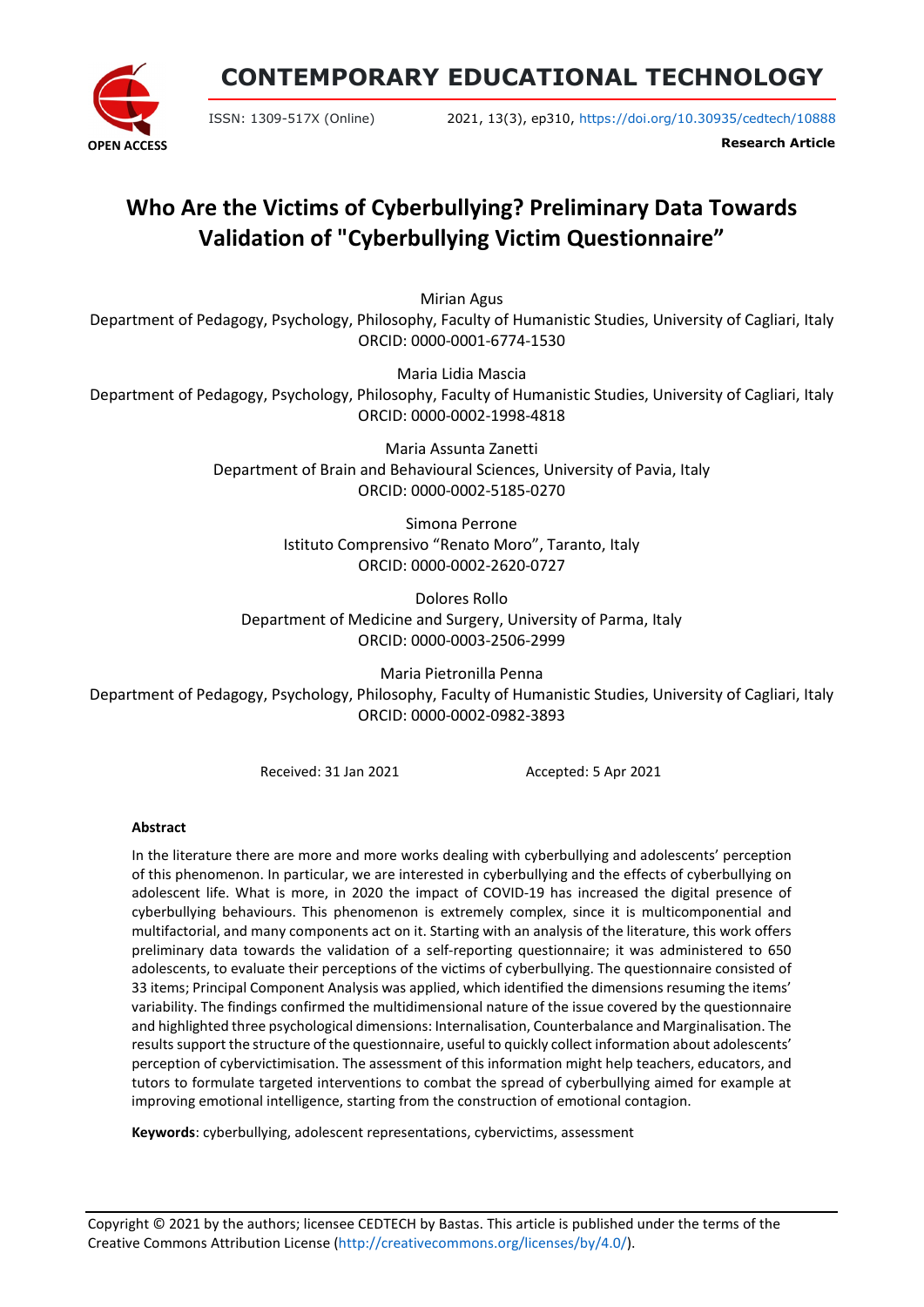#### **INTRODUCTION**

While the Internet has its benefits, there has been much speculation as to whether the Internet may also be harmful to social and psychological well-being (Kraut et al., 1998; Marchant et al., 2017; Twenge et al., 2019). Although digital communication has some indisputable and acknowledged advantages (Gross et al., 2002), these can easily turn negative and lead to risky situations (Sabella et al., 2013).

The significant advantages offered by the Internet may be accompanied by risks and dangers which children and young people often fall victim to, especially digital natives. Digital natives are significant users of new technologies who are however often unaware of the difficulties posed by the Internet (Hinduja & Patchin, 2013; Lareki et al., 2017). Often even adults (digital immigrants) are not fully aware of the risks associated with the use of the Internet and new technologies.

In particular, with the more pervasive use oftechnology, the phenomenon of cyberbullying has also increased (Ansary, 2020; Aoyama, 2011; Watts et al., 2017). According to the literature (Jain et al., 2000), cyberbullying is a continuing trend mainly among adolescents and young adults. What is more, in 2020 the impact of COVID-19 hasincreased individuals' digital presence and it isspeculated that the pandemic hastriggered a significant rise in cyberbullying.

Cyberbullying has been designated as a serious public health problem, which can dramatically affect the lives of adolescents (Palladino et al., 2017).

Cyberbullying has some specific features:

- Anonymity: Victims may not know the identity of their persecutor: only 40-50% of the victims of cyberbullying know the identity of the perpetrator: This anonymity can cause victims to feel frustrated and helpless (Barlett, 2017; Huang & Chou, 2010; Wang & Ngai, 2020).
- Speed of dissemination of information: Large audiences are often involved, and victims are unable to remove content after it has been shared online. Many actions in the virtual world are public, and more serious actions often reach a wider audience. Cyberbullying reaches a wider group of victims via cyber platforms (Casas et al., 2013; Palladino et al., 2017; Selkie et al., 2016).
- Lack of face-to-face confrontation between bully and victim/Invisibility: These interactions lack the expressive feedback typical of face-to-face interactions. This absence of visual signals combined with written communication can change people behavior and make them less aware of what they are doing.
- Parental control: Lack of adequate parental supervision may also contribute to cyberbullying. Ybarra and Mitchell (2004) found that respondents identified as cyberbullies lack adequate parental supervision. Wang and colleagues (2019) found that adolescents with high levels of parental supervision and support reported less engagement in bullying and cyberbullying. This finding suggests that positive parental conduct or actions safeguard children from participating in bullying.

Therefore, in cyberbullying, the relationship between the bully and the victim takes on dynamicsthat in some way differ from face-to-face bullying (Dredge et al., 2014). Starting from this analysis, the focus of this paper is on the role and adolescent's representation of the victim of cyberbullying.

Indeed, we support the idea that through an analysis of the victims' perception among adolescents, it is possible to prepare targeted interventions, adapted to these virtual scenarios.

In particular, it is more important to focus attention on this aspect, because sometimes there is a tendency to downplay the victim's role and their features; this fact may lead to dangerous consequences related to the underestimation of the effects of cyberbullying behaviour.

The focus of this work is on carrying out a preliminary analysis aimed at validating a tool that detects the adolescents' representation of cybervictims. It is essential to have data collection tools that are quick and easy to administer, but at the same time, that immediately grasp what dimensions need to be addressed,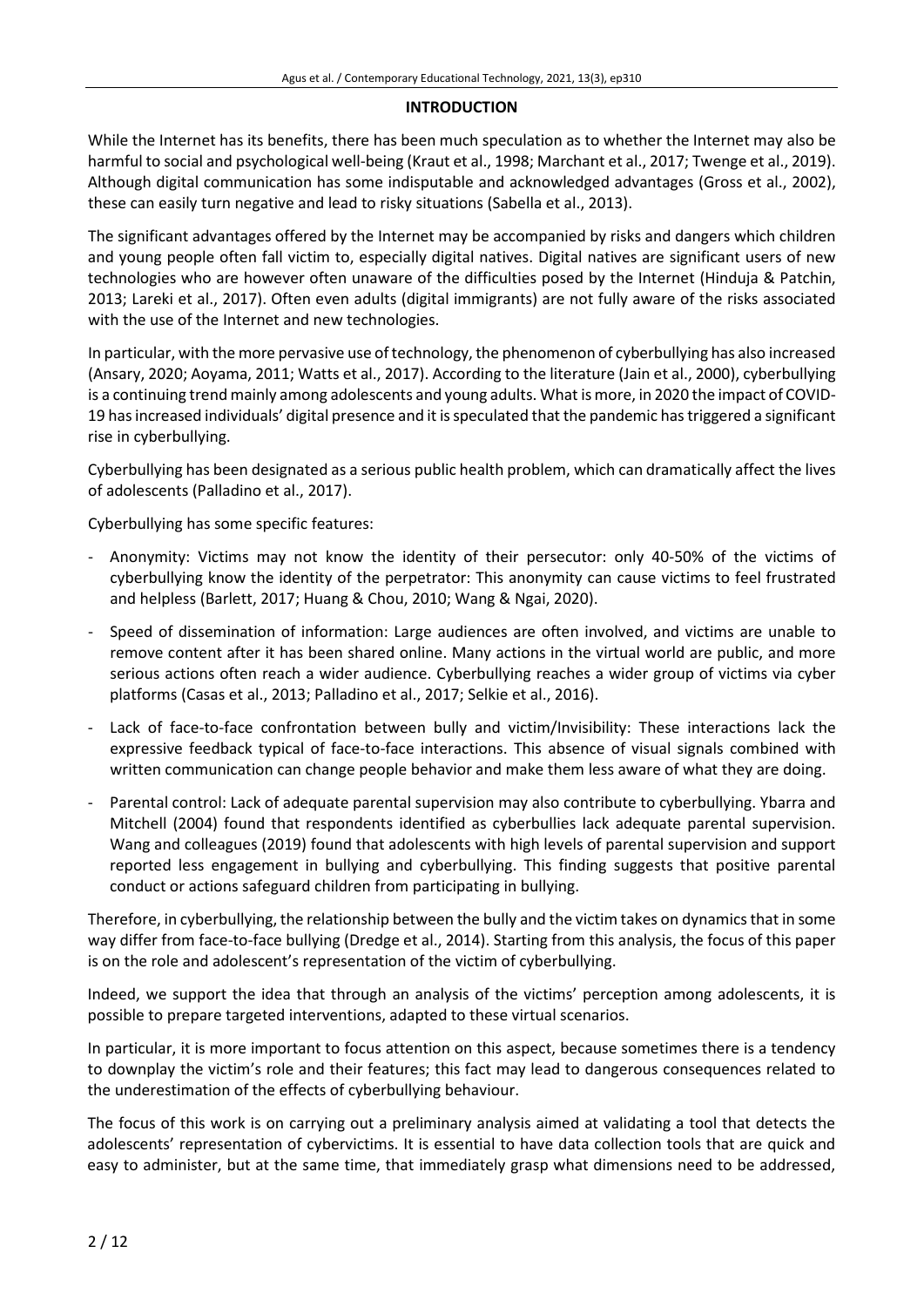which dimensions should be taken into account, on which dimensions educational and psychological action can be implemented to combat the worrying spread of cyberbullying.

Such a tool is also essential to understand how much in the adolescents the victim's representation deviates from reality or is influenced by false beliefs.

Studies in literature state that cybervictims experience internalised suffering, such as depression, anxiety and low self-esteem, insecurity, thoughts of suicide, loneliness, low school success, drug addiction, somatic symptoms, and low self-confidence (Dredge et al., 2014; Ladd et al., 2017; Şahin et al., 2012). They often have an overprotective family background or adverse family environments (Lereya et al., 2013) or lack family support (Shaheen et al., 2019), and they may experiencesnumerous social difficulties such as peer rejection or poor peer acceptance (marginalisation) (Mishna et al., 2020).

In the literature it is highlighted that sometimes there is a significant relationship between cyberbullies and cybervictims, and the borders between them are unclear and transitive in structure (Durak & Saritepeci, 2020). The phenomenon of duality is prevalent in cyberbullying, whereby an individual assumes two completely opposite roles, i.e., being at once the cybervictim and a the cyberbully (Lozano-Blasco et al., 2020). Hence, preventive interventions have to be envisaged starting from the cybervictim, in order to act immediately in an educative way among children and adolescents. This aspect of duality (being alternatively cybervictim and cyberbully) highlights even more the importance of knowing the representations that adolescents have of the cybervictim, in order to implement ad hoc interventions to support a greater awareness by adolescents of the discomforts and difficulties experienced by the victim. In this way, educators will be able to act at a primary prevention level.

## **METHOD**

# **Participants**

A total of 650 students ranging from 12-16 years old (M = 13.2, SD = 2.5) enrolled in high school grades I, II, and III in Sardinia took part in the study. The study was approved by the institutional committees of the schools in which the survey was administered and by the ethics committee of the University. All students received informed consent to participate from their parents. The sample was composed of an almost equal ratio of females to males (306 males, 47.1%). Participants were all Italian, and their SES was based on parents' education and careers(see **Table 1**). They live in small towns with fewer than 15,000 inhabitants. Participants were recruited as part of a larger study on the phenomenon of cyberbullying. Nine students were excluded because they failed to complete the protocol. The non-probability sampling technique was used on the basis of four social variables: age, gender, school grade, and place of residence. Participants stated that they spent an average of 5 hours per day online on working days ( $M = 5.13$ , SD = 4.02) and holidays ( $M = 5.30$ , SD = 4.25). As self-reported by the participants, 7.5% of them had been cybervictims, 1.6% had been cyberbullies, and 3.9% had been both victims and aggressors.

**Table 1** shows the demographic statistics.

# **Measures and Procedure**

The measures consisted of a paper-and-pencil questionnaire, which included demographic questions(related to age, gender, ethnicity, and residence). A specific question (on a nominal scale) was included in the introductory part of the questionnaire, aimed at investigating the first-hand experience ofthe teenager about cyberbullying. This question asked: "Have you ever experienced cyberbullying?" (a) "Yes, I have been the victim of CB"; (b) "Yes, I have been a cyberbully"; (c) "I have been both cyberbully and cybervictim"; (d) "No, I have never experienced cyberbullying". The answer given to this question allows us to assign adolescents to following specific groups: victim, cyberbully, bully/victim (both), no experience of cyberbullying (see **Table 1**).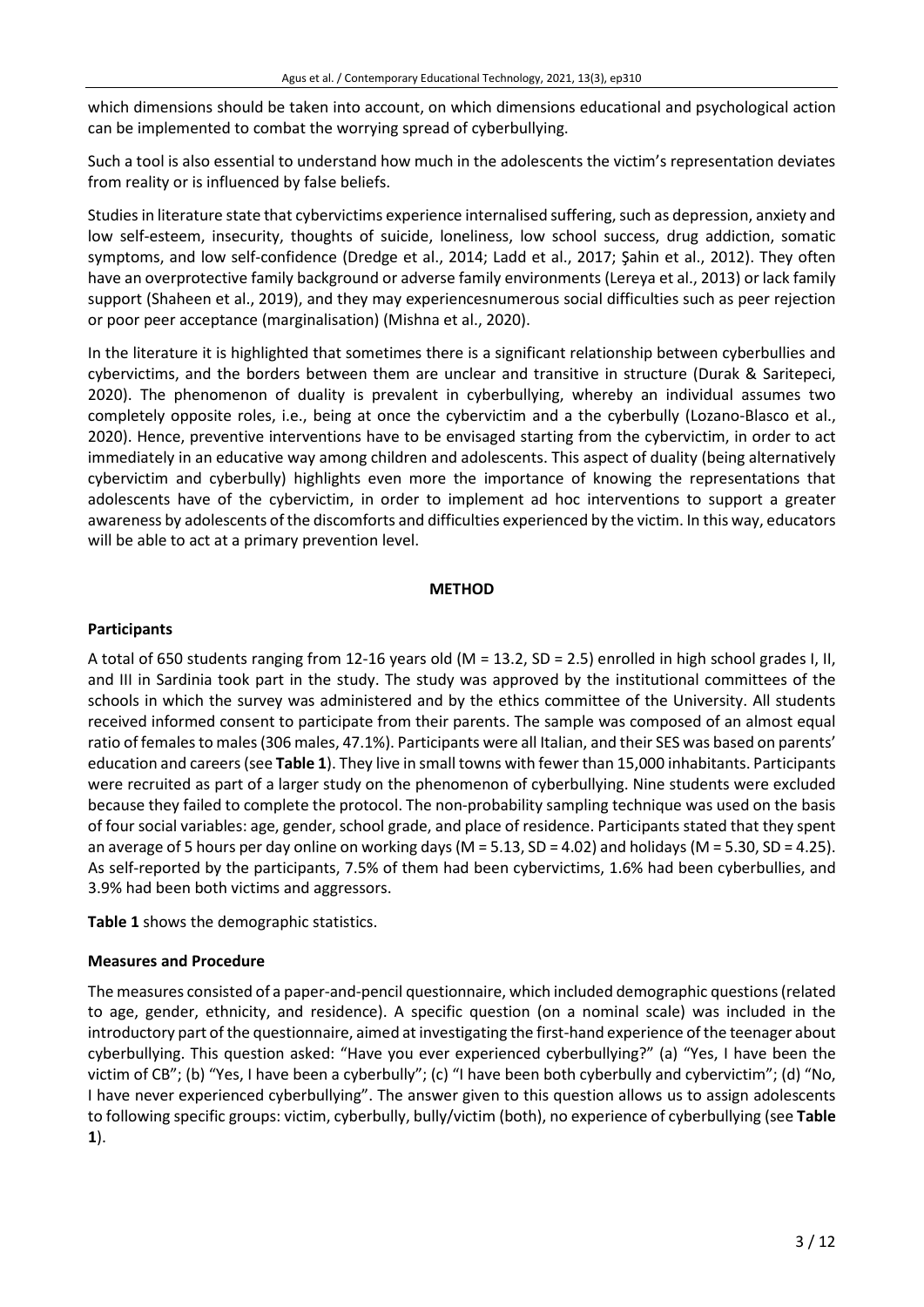#### **Table 1.** Demographic data and descriptive statistics for the inquired dimensions

|                                            | Fr $%$ | Mean (sd) |
|--------------------------------------------|--------|-----------|
| Gender                                     |        |           |
| Female                                     | 47.1%  |           |
| Male                                       | 52.9%  |           |
| Age                                        |        | 13.2(2.5) |
| Educational level - mother                 |        |           |
| Completed primary schools                  | 13.7%  |           |
| Completed secondary schools - first level  | 27.8%  |           |
| Completed secondary schools - second level | 34.8%  |           |
| Graduate                                   | 20.5%  |           |
| Post-graduate                              | 3.2%   |           |
| Educational level - father                 |        |           |
| Completed primary schools                  | 15.2%  |           |
| Completed secondary schools - first level  | 34.3%  |           |
| Completed secondary schools - second level | 33.4%  |           |
| Graduate                                   | 14.8%  |           |
| Post-graduate                              | 2.3%   |           |
| Adolescent's experience of cyberbullying   |        |           |
| Victim                                     | 7.5%   |           |
| Cyberbully                                 | 1.6%   |           |
| Bully / Victim                             | 3.9%   |           |
| No experience of Cyberbullying             | 87.1%  |           |

The items analysed in this study were part of a larger protocol of research assessing the dimensions related to adolescents' life.

The self-reported items regarding the perceptions of cybervictim among adolescents, investigated specific themes defined and based on previous relevant works in the literature (Kowalski et al., 2014; Renati et al., 2012). The formulation and lexical construction of the items was carried out through careful discussion and analysis by a pool of researchers experienced in the topic of cyberbullying.

The questionnaire was characterised by 33 items on a 5-point Likert scale (from 1 - *never* to 5 - *always*) investigating personal factors (perceptions, values, maladaptive behaviours), routes and present internal states (affect, cognition, arousal), aspects related to decision making (thoughtful and impulsive action), and distal outcomes (regarding physical and psychological health, social functioning, and behavioural problems) (Kowalski et al., 2012).

The items presented are shown in **Table 3** and discussed in the following section.

#### **RESULTS**

According to the answers given by adolescents to the specific question, we found that 7.5% of the participants have had a personal experience as cybervictims, 1.6% as cyberbully, 3.9% as both (cyberbully / cybervictim), and 87.1% have had no direct personal experience of cyberbullying (see **Table 1**).

To carry out the preliminary assessment of the psychometric features of the devised questionnaire, a Principal Component Analysis (PCA) with non-orthogonal Oblimin rotation, was conducted on the items of the questionnaire (Tabachnick & Fidell, 1996). To identify the components, the criteria defined by Kaiser were considered: a) eigenvalues greater than 1; b) each component explaining a minimum of 5% of the variance; c) unique loadings greater than or equal to 0.40; d) a good value for the Kaiser-Meyer-Olkin (KMO) measure. Including the 33 items, a simple solution with three components was identified, accounting for 34.72% of the total variance. They represent *Internalisation, Counterbalance,* and *Exclusion/Marginalisation*. The values of saturation and reliability are reported in **Table 2**.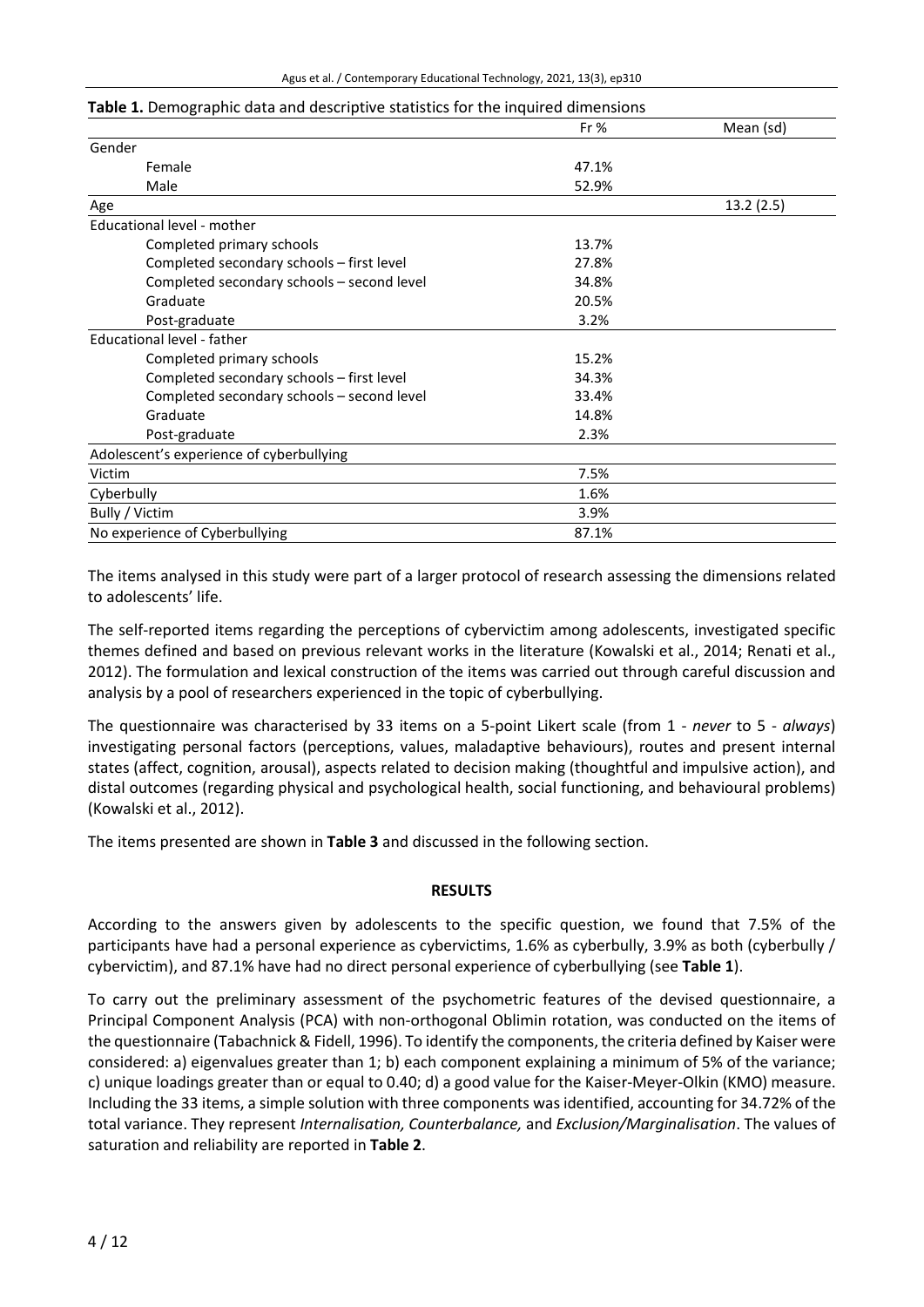| Component | <b>Extraction Sums of Squared Loadings</b> |               |              | <b>Rotation Sums of Squared Loadings</b> |  |  |
|-----------|--------------------------------------------|---------------|--------------|------------------------------------------|--|--|
|           | Total                                      | % of Variance | Cumulative % | Total                                    |  |  |
|           | 6.331                                      | 19.185        | 19.185       | 5.728                                    |  |  |
|           | 2.929                                      | 8.875         | 28.060       | 2.677                                    |  |  |
|           | 2.199                                      | 6.664         | 34.725       | 4.152                                    |  |  |

**Table 2.** Results of application of Principal Component analysis – Variance explained by components (Rotation Method: Oblimin with Kaiser Normalization)

The first component (represented by 17 items) in Internalisation, regarding the consequences that cyberbullying has on victims' lives, including dysfunctional behaviours such as destructive and suicidal thinking, social isolation, depression and other negative manifestations of suffering such as loss of appetite, life deprivation, and psychoactive and drug/substance abuse. Similar conduct may often be seen in reactive behaviours like aggression and violence toward the people surrounding the victim or negative feelings that discredit their own emotions and act as a self-threat. The latter feelings include low self-esteem, guilt, shame, and helplessness. In a sense, perceiving themselves as cybervictims is enough to justify and accept oppression and tyranny.

The second component (6 items) is *Counterbalance*, wherein a very weak subject intentionally behaves in an aggressive manner both online and offline. The inability to face and combat the aggression suffered becomes a trigger for provocative and annoying behaviours. Adolescents' perception justifies others attacking the victim because she/he has had to deal with aggressive behaviour before, both face-to-face and online.

The third component (10 items) is *Exclusion/Marginalisation* and concerns people with low self-esteem and who are generally solitary. These people often experience difficult relationships in real life as well as online. The items making up this factor clearly address these issues. Some examples are: *"He/she is a weak person", "He/she does not react when provoked",* and *"He/she has low self-esteem"* (see **Table 3**).

For each component, mean scores were calculated, and bivariate linear correlations were computed using Pearson's r coefficient. According to the findings (see **Table 4**) cybervictims are people with aggressive compensation behaviours and a depressive and degrading past. It is interesting to note that higher scores in *Internalisation* correlate with higher scores in *Counterbalance* and *Marginalisation*, with the latter being the stronger correlation.

To evaluate the discriminant validity of dimensions of the questionnaire highlighted in the PCA, the potential differences in these dimensions were assessed in relation to sociodemographic variables (gender) and personal experience of cyberbullying (addressed by the specific question in the protocol). Specifically, the differences among the means of the above-mentioned components were computed using a Multivariate Analysis of Covariance (MANCOVA) where the age of participants is a covariate, and the gender and personal experiences related to cyberbullying are factors (Tabachnick & Fidell, 1996). As the vast majority of the subjects in the sample were unfamiliar with cyberbullying, a subgroup of subjects was randomly selected from those who had never experienced it, forming a control group to be compared with the three emerging subgroups: 1) cybervictims, 2) cyberbullies, and 3) both cybervictims and cyberbullies. Hence, the MANCOVA was computed based on a smaller number of participants (N = 103). The main effect of gender was found (Wilks' Lambda = .910,  $F_{(3,92)} = 2.423$ , p =.033). Furthermore, the main effect of the experience of cyberbullying was found (Wilks' Lambda = .798,  $F_{(9,224)}$  = 3.049, p = .012). Age did not have a significant effect on scores. Tests of between-participants effects showed a significant effect on the experience of cyberbullying compared to *Internalisation*, where victims had higherscoresthan bullies and students without any such experience (F<sub>(3,94)</sub> = 3.248, p =.025,  $\mu_p^2$ =.094). Moreover, the significant effect of gender (F<sub>(1;94)</sub> = 4.908, p =.029, μ<sub>p</sub><sup>2</sup>=.050) was observed in relation to *Counterbalance*, wherein males showed higher scores than females.

The following differences can be observed in the post-hoc comparisons (see **Table 5**) and charts (**Figures 1** and **2**).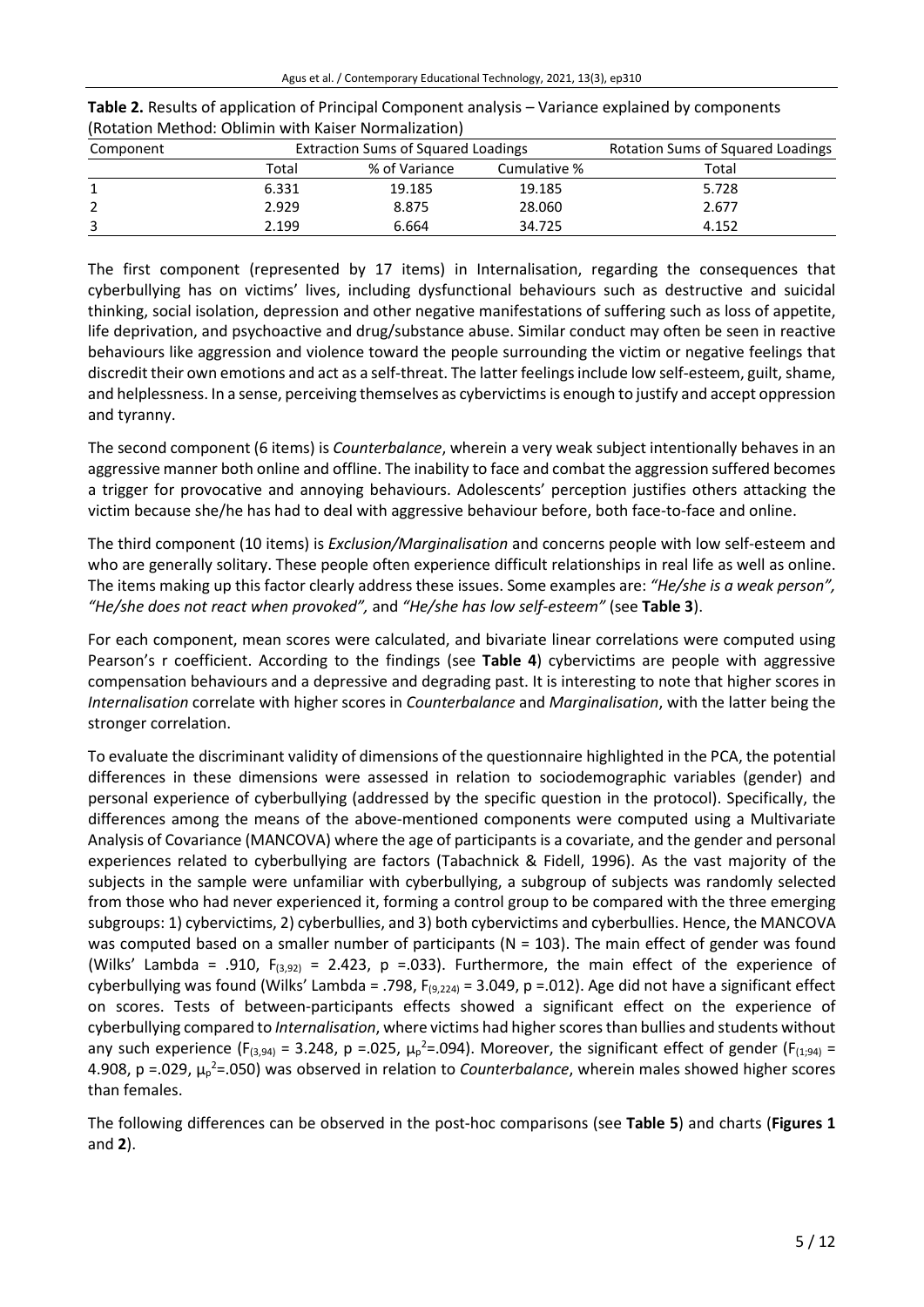## **Table 3.** Principal Component Analysis - Pattern Matrix

|                                                                               | Component    |                |          |
|-------------------------------------------------------------------------------|--------------|----------------|----------|
|                                                                               | $\mathbf{1}$ | $\overline{2}$ | 3        |
| Fear                                                                          | .634         | $-0.159$       | .035     |
| Suicidal thought                                                              | .621         | $-.177$        | .123     |
| Loss of appetite                                                              | .620         | .044           | $-0.037$ |
| Physical discomfort                                                           | .596         | .098           | .004     |
| Difficult socialization                                                       | .588         | $-.009$        | .101     |
| Low self-esteem                                                               | .585         | $-0.199$       | .133     |
| Problems at school                                                            | .584         | .026           | $-.079$  |
| Committing suicide                                                            | .580         | $-.170$        | .110     |
| Problems at home                                                              | .571         | .036           | $-0.022$ |
| Psychoactive substance abuse                                                  | .533         | .039           | $-.026$  |
| Sadness                                                                       | .496         | $-.107$        | .084     |
| Problems with friends                                                         | .493         | .150           | .066     |
| Shame                                                                         | .479         | $-0.060$       | .157     |
| Feeling guilty                                                                | .479         | .024           | $-.091$  |
| Aggressive behaviours toward friends                                          | .445         | .195           | .087     |
| Sleeplessness                                                                 | .436         | .038           | $-0.096$ |
| How serious is it what happens to Anna                                        | .370         | .054           | .010     |
| He/she is a bully in real life too                                            | .058         | .713           | $-.043$  |
| He/she is a cyberbully too                                                    | .109         | .706           | $-.179$  |
| He/she has transgressive manners (aggressive episodes, alcohol or drug abuse, | .163         | .661           | $-.237$  |
| break the law)                                                                |              |                |          |
| He/she is good at using pc and smartphones                                    | $-.024$      | .547           | .145     |
| Happiness                                                                     | $-0.142$     | .473           | .114     |
| He/she knows his/her bullies in person                                        | $-.034$      | .451           | .278     |
| He/she is a weak person                                                       | $-0.029$     | $-.039$        | .747     |
| He/she is shy                                                                 | $-.002$      | $-.277$        | .711     |
| He/she has low self-esteem                                                    | $-.008$      | $-0.165$       | .692     |
| He/she is a lonely person                                                     | .112         | .147           | .585     |
| He/she has good school grades                                                 | .036         | $-258$         | .508     |
| It's because he/she doesn't react to incitements                              | .042         | .141           | .466     |
| He/she is a victim in face-to-face relationships too                          | .070         | .115           | .461     |
| He/she is not satisfied with his/her own life                                 | .113         | .156           | .443     |
| It's because he/she is different from other people                            | .247         | .008           | .354     |
| His/her parents have strict rules about the use of Internet and smartphones   | $-.011$      | .013           | .339     |
| Cronbach's Alpha                                                              | .861         | .678           | .771     |

Extraction Method: Principal Component Analysis. Rotation Method: Oblimin with Kaiser Normalization. Rotation converged in 11 iterations

#### **Table 4.** Pearson's correlation between means of components

|                | C1- Internalization | C <sub>2</sub> - Counterbalance | C3 - Marginalization |  |
|----------------|---------------------|---------------------------------|----------------------|--|
| C <sub>1</sub> |                     |                                 |                      |  |
| C <sub>2</sub> | $126***$            |                                 |                      |  |
| C <sub>3</sub> | .420**              | n11                             |                      |  |

 $*$  p <.001

# **Table 5.** Pairwise Comparisons - Bonferroni

| Dependent Variable |          | Cyberbullying experience Cyberbullying experience | Mean Difference Std. Error |      | Sig  |
|--------------------|----------|---------------------------------------------------|----------------------------|------|------|
| Internalization    | 1 victim | 2 bully                                           | $.737*$                    | .285 | .011 |
|                    |          | 3 both                                            | .394                       | .207 | .061 |
|                    |          | 4 no experience                                   | $.423*$                    | .194 | 032. |

\* p<.05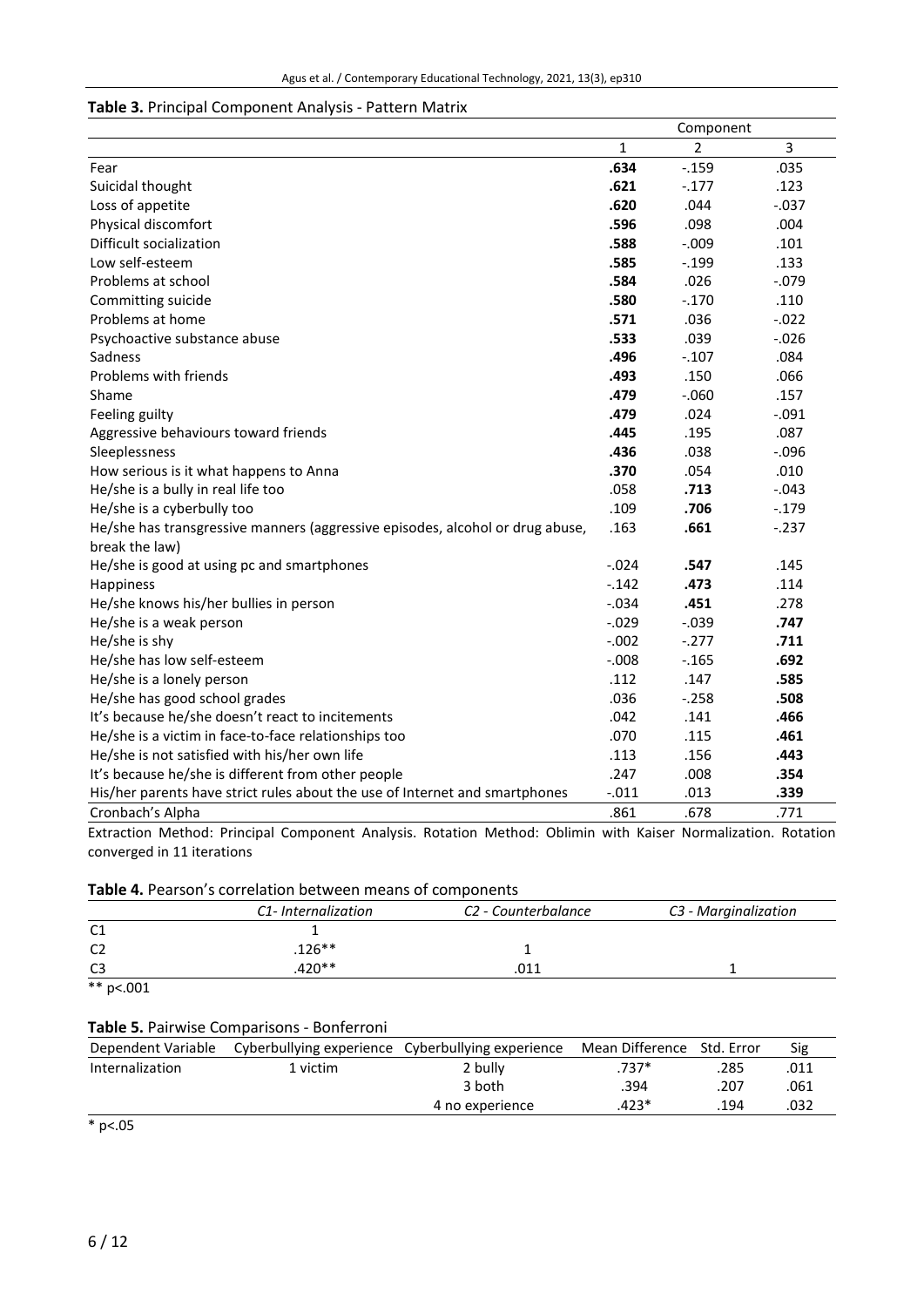

**Figure 1.** Means in the component *Internalization* in relation to the experience in cyberbullying



**Figure 2.** Means in the component *Counterbalance* in relation to the gender

# **DISCUSSION**

This preliminary work of validation of the CVQ questionnaire had a twofold purpose.

The first aim was to create a tool to investigate the perception of cybervictims among adolescents and to assess their preliminary psychometric features.

The second aim was to provide fruitful information to plan and implement targeted interventions aimed at enhancing the affective empathy on cybervictims (Schultze-Krumbholz et al., 2016). In fact, the suffering that affects victims and the scarcity of bullies' and adolescents' awareness of their own responsibilities can have negative consequences and can enhance cyberbullying behaviour. That is why interventions focused on cultivating empathy—with the tools and strategies they provide to cope with the distress provoked by cyberbullying—could be a starting point to control this damaging phenomenon (Elipe et al., 2015).

This instrument, in this first step of the validation process, showed acceptable psychometric features in reliability and validity, at level of importance sufficient to encourage their further use and application in the educational contexts with adolescents. This questionnaire, which is designed for agile administration, might be useful for educators to enhance adolescents' awareness about the consequences of cyberbullying behaviour, and then, to combat the diffusion of cyberbullying. With the information obtained by questionnaire administration, educators might evaluate the situations in class and create the conditions to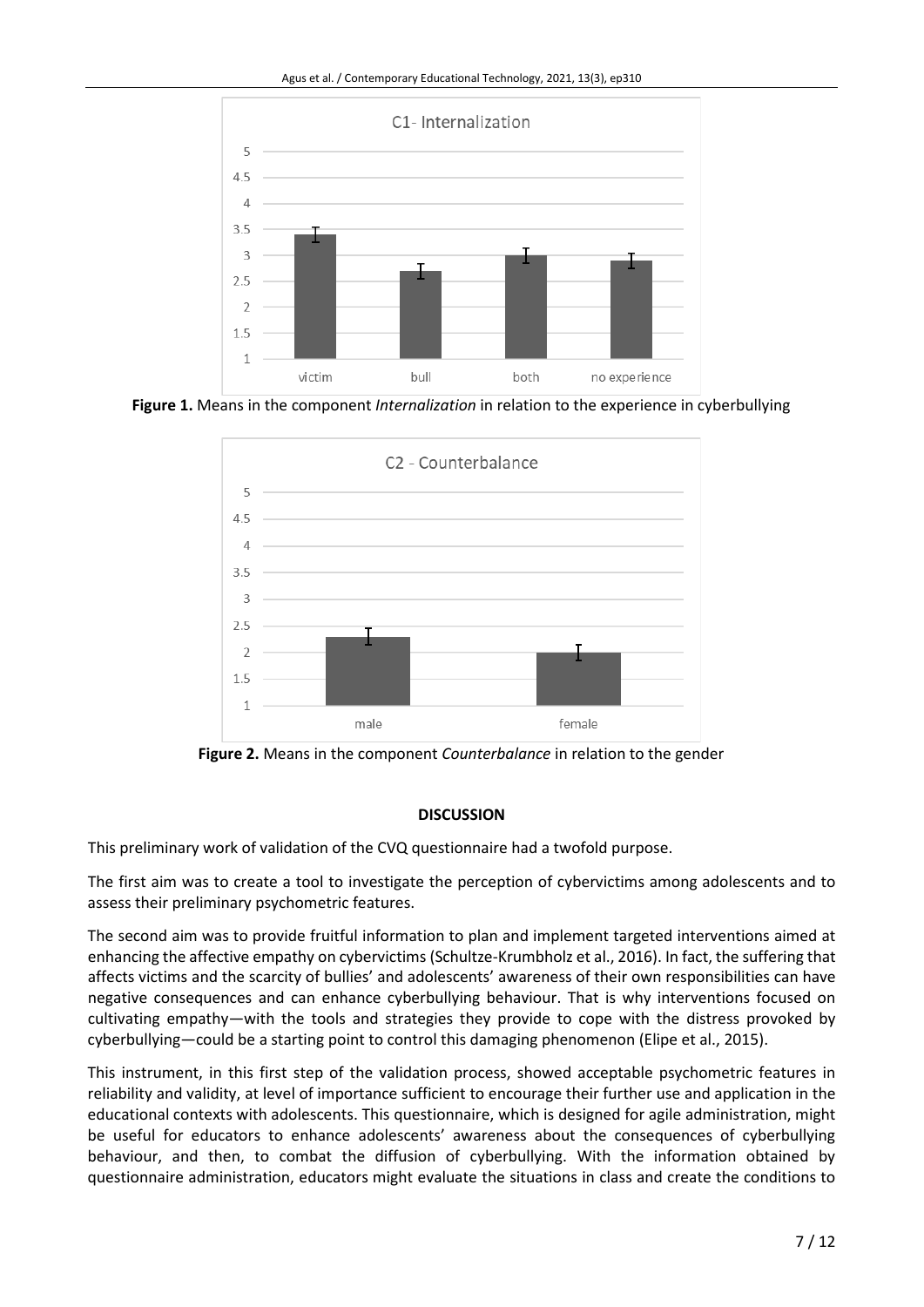avoid the consequences of discriminatory cyberbullying (dangerously associated with depression, anxiety, low self-esteem, academic difficulties, self-harm behaviours, and suicidal thoughts). The current emergency linked to the spread of the phenomenon of cyberbullying requires educators to be able to make use of rapid screening tools, to assess possible adolescent discomfort, in order to report any critical situations to significant reference figures and to the school psychologist. Indeed, the exponential evolution of cyberbullying requires tailoring empirical ad hoc measures devoted to applying prevention strategies, combatting the phenomenon, and protecting and supporting adolescents in their fight against these challenges.

Previous research in the area of anti-cyberbullying programs has showed the direct correlation between depression and suicidal tendencies, stressing the importance of emotional and behavioural prevention in such contexts (Ansary, 2020; Beltrán-Catalán et al., 2018;). Social and emotional skills represent protective factors in cyberbullying. Hence, it is fundamental to structure intervention based on affective empathy and emotional contagion theory (Graf et al., 2019; Marín-López et al., 2020).

Cyberbullying victims are used to suffering from cyberbullying and, consequently, begin to believe that they deserve it. In some cases, they even blame themselves for what they endure, leading to the need to cope with shame and embarrassment (Ansary, 2020; Pereira et al., 2016). A situation of imbalance arises: the bully/cyberbully gets stronger while the victim is stuck in his/her position. Therefore, the aggressor adopts even more aggressive behaviours. Loneliness is a fundamental variable in many of these cases. Conflicting feelings create turmoil that is very difficult to alleviate (Heiman et al., 2018).

On the other hand, bullies/cyberbullies lack empathy, and their self-regulatory mechanisms are often poor: they cannot easily foresee the consequences of their actions, and they unconsciously opt for moral disengagement as a way to silence and disable self-condemnation, which is an important cognitive strategy that saves them from self-punishment and a loss of self-esteem (Brewer & Kerslake, 2015). Some examples of how self-punishment is avoided are the dehumanisation of the victim, displacement and spread of responsibility, and the transfer of blame from oneself to the victim. In a sense, bullies/cyberbullies often hide their painful past: paradoxically, it is their own suffering that triggers the aggressive behaviour, uncovering the urgent need for intervention programs addressing both the victim and the aggressor. Indeed, astwo sides of the same coin, they both need to develop emotional and affective intelligence for a healthier, happier, and more balanced relationship with themselves and others (Garaigordobil & Martínez-Valderrey, 2015; Schoeps et al., 2018). According to Reniers and colleagues (2011), there are three subcomponents of affective empathy: emotional contagion, proximal responsivity and peripheral responsivity. Therefore, working on these three aspects is the key to driving people toward the comprehension of what being a victim means because only the real understanding of an issue can prevent people from making it happen (Elipe et al., 2015).

We have to highlight that this work has some limitations. In future research, it might be useful to administer the questionnaire to new participants to evaluate the data with a confirmative approach; furthermore it might be interesting to expand the assessment to include other relevant dimensions related to self-esteem, social intelligence, anxiety, empathy, and moral disengagement (Ansary, 2020).

# **CONCLUSIONS**

It is becoming increasingly important to focus on the hidden aspects of violence by uncovering the pain experienced by victims so that aggressors can become conscious of the effects of their actions (Heiman & Olenik-Shemesh, 2015). In narrowing the focus on cyberbullying, the weaker but more long-lasting effects of online violence must be stressed. This new form of perpetual, cunning harassment can increase suffering, which often goes unspoken (UN General Assembly, 2016). The instrument presented might improve personal reflection on cyberbullying, victims, and the consequences of these practices in the real lives of adolescents.

In summary, the instrument proposed might help teachers, educators, and professionals to immediately identify critical situations and to support adolescents' deep reflection on cyberbullying and its victims, supporting a more general understanding of the features of this phenomenon.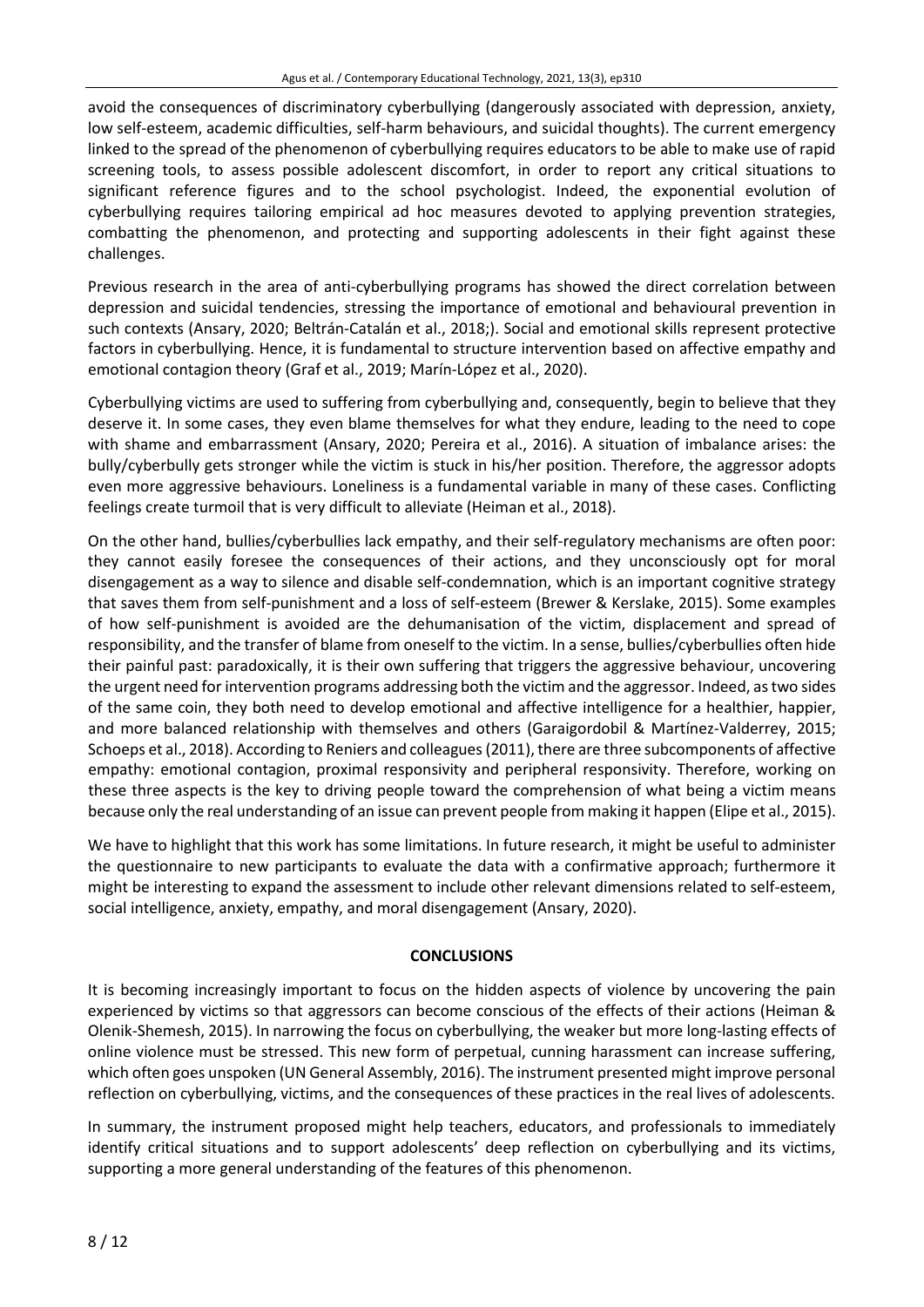**Author contributions:** All authors were involved in concept, design, collection of data, interpretation, writing, and critically revising the article. All authors approve final version of the article.

**Funding:** The authors received no financial support for the research and/or authorship of this article.

**Declaration of interest:** Authors declare no competing interest.

**Data availability:** Data generated or analysed during this study are available from the authors on request.

#### **REFERENCES**

- Ansary, N. S. (2020). Cyberbullying: Concepts, theories, and correlates informing evidence-based best practices for prevention. *Aggression and Violent Behavior*, *50*, 101343. <https://doi.org/10.1016/j.avb.2019.101343>
- Aoyama, I. (2011). Cyberbullying: What are the psychological profiles of bullies, victims, and bully-victims? *Dissertation Abstracts International Section A: Humanities and Social Sciences*, *71*, 3526. [https://search.proquest.com/openview/21fbe068eeddf2e2d2385ca853bdc07c/1?pq](https://search.proquest.com/openview/21fbe068eeddf2e2d2385ca853bdc07c/1?pq-origsite=gscholar&cbl=18750&diss=y)[origsite=gscholar&cbl=18750&diss=y](https://search.proquest.com/openview/21fbe068eeddf2e2d2385ca853bdc07c/1?pq-origsite=gscholar&cbl=18750&diss=y)
- Barlett, C. P. (2017). From theory to practice: Cyberbullying theory and its application to intervention. *Computers in Human Behavior*, *72*, 269-275. <https://doi.org/10.1016/j.chb.2017.02.060>
- Beltrán-Catalán, M., Zych, I., Ortega-Ruiz, R., & Llorent, V. J. (2018). Victimisation through bullying and cyberbullying: Emotional intelligence, severity of victimisation and technology use in different types of victims. *Psicothema, 30*(2), 183-188. <https://doi.org/10.7334/psicothema2017.313>
- Brewer, G., & Kerslake, J. (2015). Cyberbullying, self-esteem, empathy and loneliness. *Computers in Human Behavior*, *48*, 255-260. <https://doi.org/10.1016/j.chb.2015.01.073>
- Casas, J. A., Del Rey, R., & Ortega-Ruiz, R. (2013). Bullying and cyberbullying: Convergent and divergent predictor variables. *Computers in Human Behavior*, *29*(3), 580-587. <https://doi.org/10.1016/j.chb.2012.11.015>
- Dredge, R., Gleeson, J., & De la Piedad Garcia, X. (2014). Cyberbullying in social networking sites: An adolescent victim's perspective. *Computers in human behavior*, *36*, 13-20. <https://doi.org/10.1016/j.chb.2014.03.026>
- Elipe, P., Mora-Merchán, J. A., Ortega-Ruiz, R., & Casas, J. A. (2015). Perceived emotional intelligence as a moderator variable between cybervictimization and its emotional impact. *Frontiers in Psychology*, *6*(APR), 486. <https://doi.org/10.3389/fpsyg.2015.00486>
- Garaigordobil, M., & Martínez-Valderrey, V. (2015). The Effectiveness of Cyberprogram 2.0 on Conflict Resolution Strategies and Self-Esteem. *Journal of Adolescent Health*, *57*(2), 229-234. <https://doi.org/10.1016/j.jadohealth.2015.04.007>
- Graf, D., Yanagida, T., & Spiel, C. (2019). Through the magnifying glass: Empathy's differential role in preventing and promoting traditional and cyberbullying. *Computers in Human Behavior*, 96, 186-195. <https://doi.org/10.1016/j.chb.2019.02.007>
- Gross, E. F., Juvonen, J., & Gable, S. L. (2002). Internet Use and Well-Being in Adolescence. *Journal of Social Issues*, *58*(1), 75-90. <https://doi.org/10.1111/1540-4560.00249>
- Heiman, T., & Olenik-Shemesh, D. (2015). Cyberbullying Experience and Gender Differences Among Adolescents in Different Educational Settings. *Journal of Learning Disabilities*, *48*(2), 146-155. <https://doi.org/10.1177/0022219413492855>
- Heiman, T., Olenik-Shemesh, D., & Liberman, G. (2018). Adolescent involvement in face-to-face and cyber victimization: can personal well-being mediate social-emotional behavior? *Journal of Youth Studies*, *21*(3), 391-404. <https://doi.org/10.1080/13676261.2017.1366650>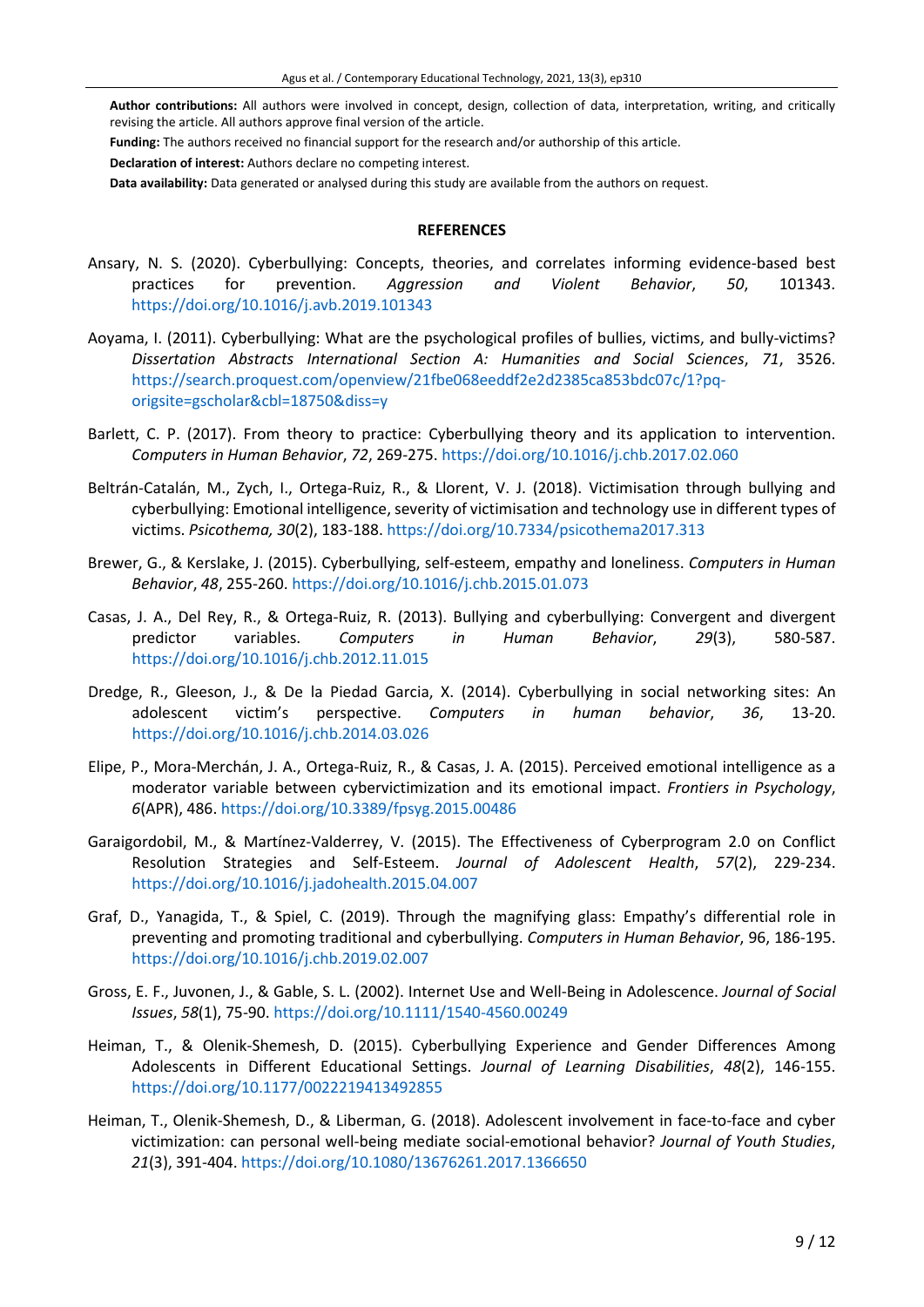- Huang, Y. Y., & Chou, C. (2010). An analysis of multiple factors of cyberbullying among junior high school students in Taiwan. *Computers in Human Behavior*, *26*(6), 1581-1590. <https://doi.org/10.1016/j.chb.2010.06.005>
- Hinduja, S., & Patchin, J. W. (2013). Social Influences on Cyberbullying Behaviors Among Middle and High School Students. *Journal of Youth and Adolescence*, *42*(5), 711-722. [https://doi.org/10.1007/s10964-](https://doi.org/10.1007/s10964-012-9902-4) [012-9902-4](https://doi.org/10.1007/s10964-012-9902-4)
- Jain, O., Gupta, M., Satam, S., & Panda, S. (2020). Has the COVID-19 pandemic affected the susceptibility to cyberbullying in India?. *Computers in Human Behavior Reports*, *2*, 100029. <https://doi.org/10.1016/j.chbr.2020.100029>
- Kowalski, R. M., Giumetti, G. W., Schroeder, A. N., & Lattanner, M. R. (2014). Bullying in the digital age: A critical review and meta-analysis of cyberbullying research among youth. *Psychological Bulletin*, *140*(4), 1073-1137. <https://doi.org/10.1037/a0035618>
- Kowalski, R. M., Morgan, C. A., & Limber, S. P. (2012). Traditional bullying as a potential warning sign of cyberbullying. *School Psychology International*, *33*(5), 505-519. <https://doi.org/10.1177/0143034312445244>
- Kraut, R., Patterson, M., Lundmark, V., Kiesler, S., Mukophadhyay, T., & Scherlis, W. (1998). Internet paradox: A social technology that reduces social involvement and psychological well-being?. *American psychologist*, *53*(9), 1017-1032.
- Ladd, G. W., Ettekal, I., & Kochenderfer-Ladd, B. (2017). Peer victimization trajectories from kindergarten through high school: Differential pathways for children's school engagement and achievement?. *Journal of Educational Psychology*, *109*(6), 826-841. <https://doi.org/10.1037/edu0000177>
- Lareki, A., Altuna, J., Martínez de Morentin, J. I., & Amenabar, N. (2017). Young people and digital services: Analysis of the use, rules, and age requirement. *Children and Youth Services Review*, *79*(C), 126-131. <https://doi.org/10.1016/j.childyouth.2017.06.002>
- Lereya, S. T., Samara, M., & Wolke, D. (2013). Parenting behavior and the risk of becoming a victim and a bully/victim: A meta-analysis study. *Child Abuse & Neglect*, 37(12), 1091-1108. <https://doi.org/10.1016/j.chiabu.2013.03.001>
- Lozano-Blasco, R., Cortés-Pascual, A., & Latorre-Martínez, P. (2020). Being a cybervictim and a cyberbully-The duality of cyberbullying: A meta-analysis. *Computers in Human Behavior*, 106444. <https://doi.org/10.1016/j.chb.2020.106444>
- Marchant, A., Hawton, K., Stewart, A., Montgomery, P., Singaravelu, V., Lloyd, K., ... John, A. (2017). A systematic review of the relationship between internet use, self-harm and suicidal behaviour in young people: The good, the bad and the unknown. *PLoS ONE*, *12*(8), e0181722. <https://doi.org/10.1371/journal.pone.0181722>
- Marín-López, I., Zych, I., Ortega-Ruiz, R., Hunter, S. C., & Llorent, V. J. (2020). Relations among online emotional content use, social and emotional competencies and cyberbullying. *Children and Youth Services Review*, *108*, 104647. <https://doi.org/10.1016/j.childyouth.2019.104647>
- Menesini, E., & Nocentini, A. (2009). Cyberbullying definition and measurement: Some critical considerations. *Zeitschrift für Psychologie/Journal of Psychology*, *217*(4), 230-232. [https://doi.org/10.1027/0044-](https://doi.org/10.1027/0044-3409.217.4.230) [3409.217.4.230](https://doi.org/10.1027/0044-3409.217.4.230)
- Mishna, F., Sanders, J. E., McNeil, S., Fearing, G., & Kalenteridis, K. (2020). "If Somebody is Different": A critical analysis of parent, teacher and student perspectives on bullying and cyberbullying. *Children and Youth Services Review*, *118*, 105366. <https://doi.org/10.1016/j.childyouth.2020.105366>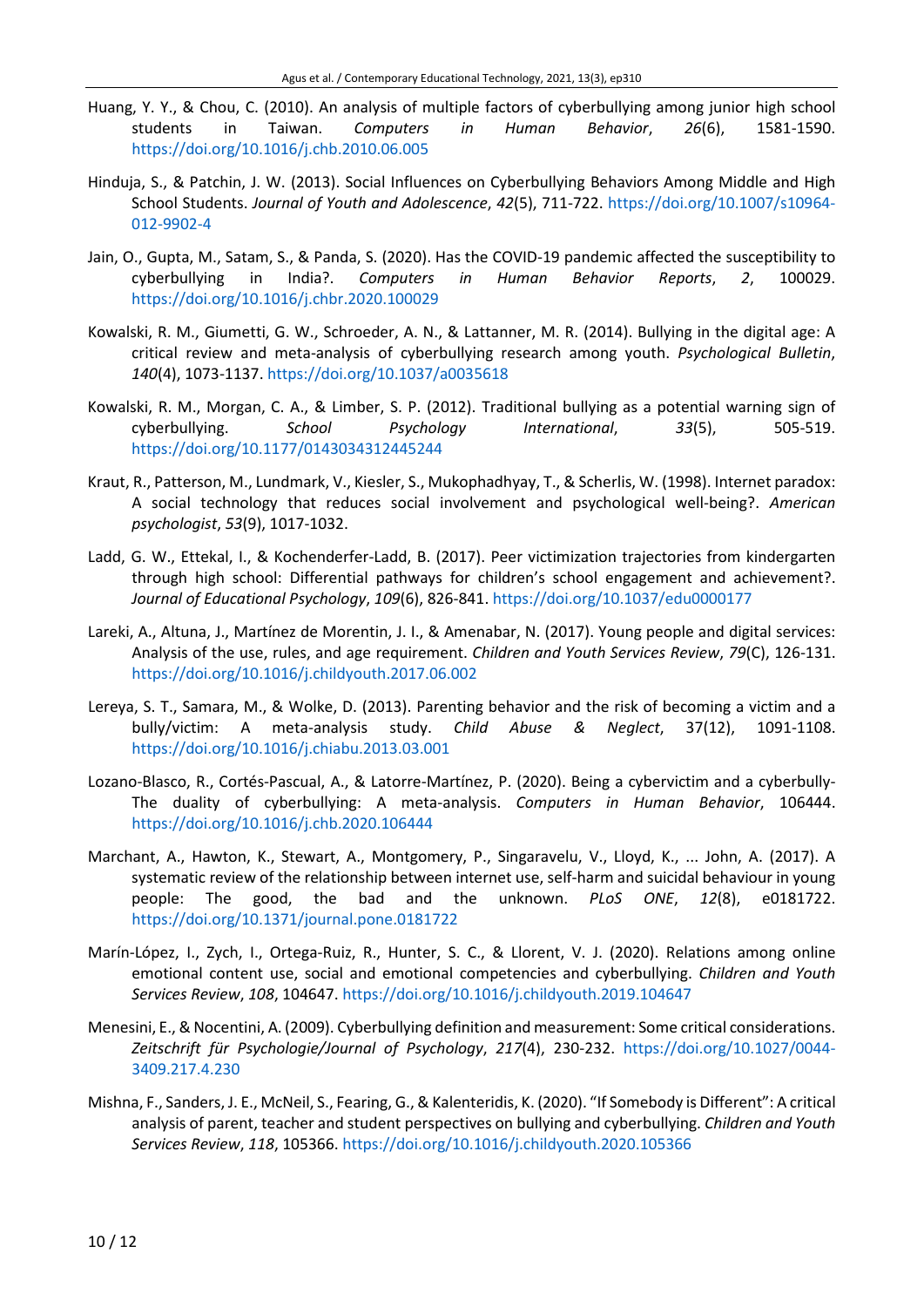- Palladino, B. E., Menesini, E., Nocentini, A., Luik, P., Naruskov, K., Ucanok, Z., Dogan, A., Schultze-Krumbholz, A., Hess, M., & Scheithauer, H. (2017). Perceived severity of cyberbullying: differences and similarities across four countries. *Frontiers in Psychology*, *8*, 1524. <https://doi.org/10.3389/fpsyg.2017.01524>
- Pereira, F., Spitzberg, B. H., & Matos, M. (2016). Cyber-harassment victimization in Portugal: Prevalence, fear and help-seeking among adolescents. *Computers in Human Behavior*, *62*, 136-146. <https://doi.org/10.1016/j.chb.2016.03.039>
- Renati, R., Berrone, C., & Zanetti, M. A. (2012). Morally disengaged and unempathic: Do cyberbullies fit these definitions? An exploratory study. *Cyberpsychology, Behavior, and Social Networking*, *15*(8), 391-398. <https://doi.org/10.1089/cyber.2012.0046>
- Reniers, R. L., Corcoran, R., Drake, R., Shryane, N. M., & Völlm, B. A. (2011). The QCAE: A questionnaire of cognitive and affective empathy. *Journal of personality assessment*, *93*(1), 84-95. <https://doi.org/10.1080/00223891.2010.528484>
- Sabella, R. A., Patchin, J. W., & Hinduja, S. (2013). Cyberbullying myths and realities. *Computers in Human Behavior*, *29*(6), 2703-2711. <https://doi.org/10.1016/j.chb.2013.06.040>
- Şahin, M., Aydin, B., & Sari, S. V. (2012). Cyber bullying, cyber victimization and psychological symptoms: A study in adolescents. *Cukurova University Faculty of Education Journal*, *41*(1), 53-59. <http://egitim.cu.edu.tr/efdergi>
- Schoeps, K., Villanueva, L., Prado-Gascó, V. J., & Montoya-Castilla, I. (2018). Development of emotional skills in adolescents to prevent cyberbullying and improve subjective well-being. *Frontiers in psychology*, *9*, 2050. <https://doi.org/10.3389/fpsyg.2018.02050>
- Schultze-Krumbholz, A., Schultze, M., Zagorscak, P., Wölfer, R., & Scheithauer, H. (2016). Feeling cybervictims' pain—The effect of empathy training on cyberbullying. *Aggressive behavior*, *42*(2), 147- 156. <https://doi.org/10.1002/ab.21613>
- Selkie, E. M., Fales, J. L., & Moreno, M. A. (2016). Cyberbullying prevalence among US middle and high schoolaged adolescents: A systematic review and quality assessment. *Journal of Adolescent Health*, *58*(2), 125-133. <https://doi.org/10.1016/j.jadohealth.2015.09.026>
- Shaheen, A. M., Hamdan, K. M., Albqoor, M., Othman, A. K., Amre, H. M., & Hazeem, M. N. A. (2019). Perceived social support from family and friends and bullying victimization among adolescents. *Children and Youth Services Review*, *107*, 104503. <https://doi.org/10.1016/j.childyouth.2019.104503>
- Tabachnick, B. G., & Fidell, L. S. (1996). *Using Multivariate Statistics* (3rd ed.). HarperCollins.
- Twenge, J. M., Spitzberg, B. H., & Campbell, W. K. (2019). Less in-person social interaction with peers among US adolescents in the 21st century and links to loneliness. *Journal of Social and Personal Relationships*, *36*(6), 1892-1913. <https://doi.org/10.1177/0265407519836170>
- UN General Assembly. (2016). *Protecting children from bullying*. Report of the Secretary-General, *12907*(July). [http://srsg.violenceagainstchildren.org/sites/default/files/documents/docs/A-71-](http://srsg.violenceagainstchildren.org/sites/default/files/documents/docs/A-71-213_EN.pdf) [213\\_EN.pdf](http://srsg.violenceagainstchildren.org/sites/default/files/documents/docs/A-71-213_EN.pdf)
- Wang, L., & Ngai, S. S. Y. (2020). The effects of anonymity, invisibility, asynchrony, and moral disengagement on cyberbullying perpetration among school-aged children in China. *Children and Youth Services Review*, *119*, 105613. <https://doi.org/10.1016/j.childyouth.2020.105613>
- Wang, X., Yang, J., Wang, P., & Lei, L. (2019). Childhood maltreatment, moral disengagement, and adolescents' cyberbullying perpetration: Fathers' and mothers' moral disengagement as moderators. *Computers in Human Behavior*, *95*, 48-57. <https://doi.org/10.1016/j.chb.2019.01.031>